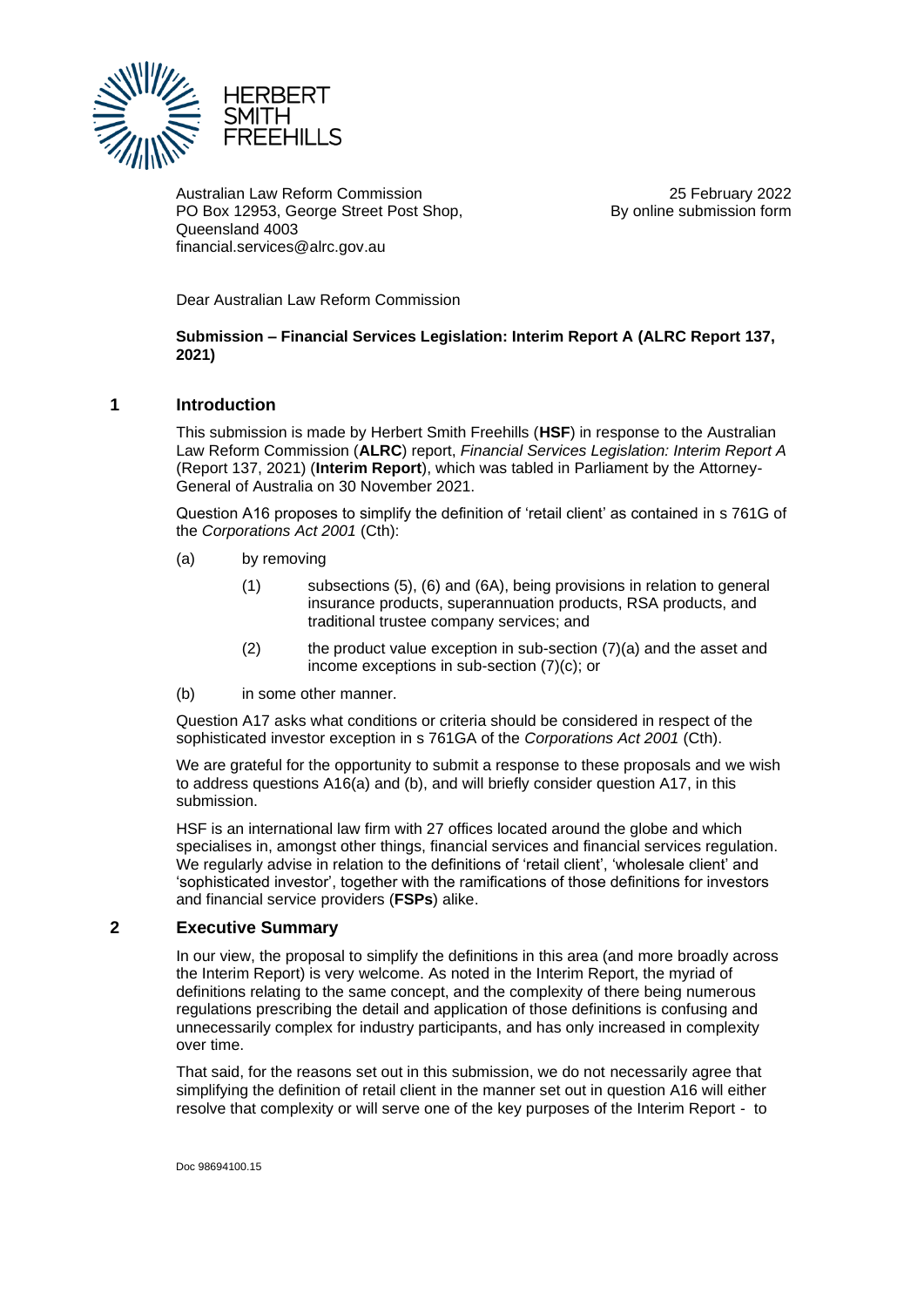

bring the distinction between retail and wholesale clients in line with the legislative intention contained in the Financial Services Reform Bill 2001 (Cth) (**FSR Bill**).

It is our submission that changing the definition of 'retail client' in the manner proposed in question A16 could have adverse consequences for industry participants, and that the purpose of the FSR Bill could be better implemented through:

- (a) retaining, but updating, the existing quantum-based exemptions;
- (b) ensuring that certain categories of investors are deemed wholesale clients, irrespective of the type of financial product; and
- (c) making minor amendments to the sophisticated investor tests.

For the reasons set out in this document, we submit that the general insurance product provisions should be largely left alone.

# **3 Our proposed retail client/wholesale client distinction**

As the ALRC noted in its Interim Report, there is need for simplification of the distinction between wholesale clients and retail clients. Part of the confusion, in our view, stems from being able to clearly identify whether a person is a retail client, a wholesale client, a sophisticated investor, or simply not a retail client (and the ramifications of each of these categorisations). Our submission, which is broadly consistent with the approach taken in the Interim Report, is to create two definitions: retail clients and wholesale clients. We have summarised our proposed distinction in the table below:

## *Figure: Suggested model for the 'retail client' definition*



As can be seen from the above figure, the structure we have proposed is broadly consistent with the approach in the Interim Report with two key differences: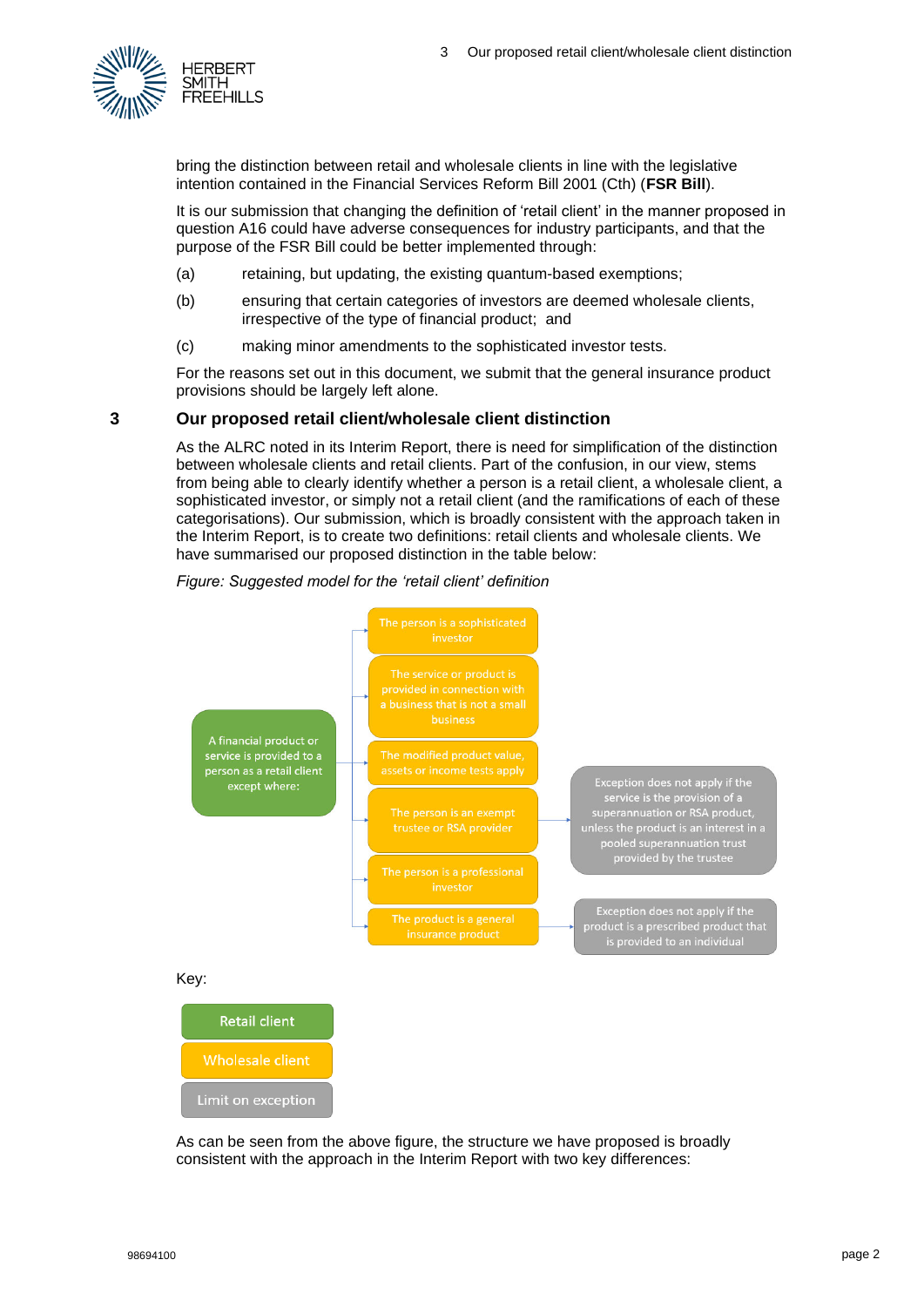

(1) preserving the quantum-based tests, but providing for them to be updated; and

(2) ensuring that certain categories of investors are deemed wholesale clients, irrespective of the type of financial product.

We also propose amending the definition of professional investor to include a limb related to the product value, albeit for a higher value than the test included in the quantum-based exemption. Each of these differences are explained further below.

# **3.1 Modernising the quantum-based tests**

We note the concerns in the Interim Report that the quantum of each of the product value and the assets/income exceptions have not been updated over time and are now considered to be too low.

It would be sensible for these quanta to be reviewed and where relevant increased periodically and to provide for a method to do this. We suggest that such an approach is superior to removing those exemptions altogether. It is our understanding that a number of FSPs rely on these exemptions and that a number of investors who fall within this category are able to access a wider range of products because of these exceptions. To remove those exceptions, resulting in such investors being classified as retail clients, might, theoretically, result in those clients being afforded more protections. It is also quite possible that FSPs will simply stop offering such products to them, limiting the range of products available to such persons and reducing investors' choices.

In our view, this outcome would not be in line with the rationale underpinning the FSR Bill. Those exceptions were available because it was considered that wholesale clients are better informed and better able to assess the risks involved in financial transactions. Well informed or advised investors should not now be barred from products they are familiar with or in which they have invested for years.

As such, it is our submission that the product value and assets/income tests be preserved, but their quanta be updated to a reasonable level, and there be provision in the law to increase that quanta, for example, in line with CPI or with periodic updates as occurs in relation to the value of a penalty unit.

If the retention of the quantum-based exemptions is not palatable then we would welcome the opportunity to discuss alternative solutions which might preserve elements of these quantum-based exemptions, including, for example, incorporating them into an existing exemption.

# **3.2 Considering a revised sophisticated investor test**

We note that the current sophisticated investor test in section 761GA involves an assessment by an AFSL holder that the client has such previous experience in using financial services, and investing in financial products, that allows it to assess the key aspects and risks of the service or product being offered. As stated in the Interim Report, we acknowledge that this exemption is not used often in practice and that it is likely that the subjective element of this test contributes to its lack of utility. We submit that the subjective element of the test could be replaced by an objective list of factors and attributes that an AFSL holder is required to run through with the client, which could be prescribed by an industry standard checklist and could be tailored for certain categories of product or service.

As noted in the Interim Report, a key concern is where clients invest in products that are clearly not suited to them, with concern that inappropriately identifying clients as wholesale clients avoids that client being offered the protections afforded to retail clients. These protections include the provision of prospectuses or product disclosure statements and the new design and distribution obligations, which are designed to promote the provision of suitable products to consumers. The objective checklist could include details on the differences between the rights of wholesale clients and retail clients in order to better inform clients as to their position. The checklist could also provide examples of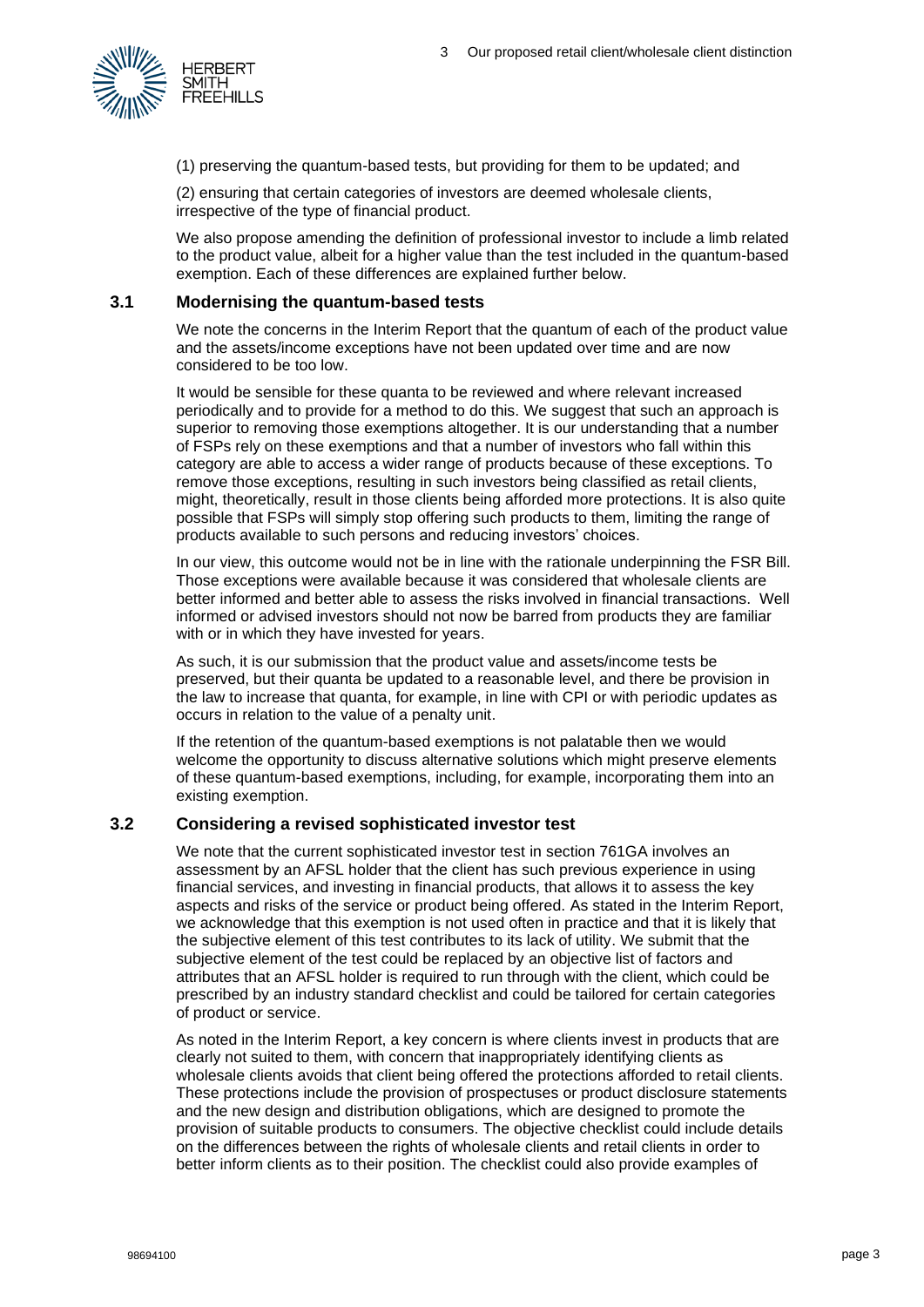

scenarios where clients have been disadvantaged by being inappropriately treated as a wholesale client, in order to illustrate the importance of this distinction.

Separately, we submit that section 761G could be made even simpler through including a sophisticated investor limb in the professional investor definition, rather than having both terms operating separately.

## **3.3 Reducing the limitations to the exclusions**

It is our view that the limitations for certain types of financial products add an unnecessary extra level of complexity.

We acknowledge that the FSR Bill specifically identifies certain types of product that should always be deemed to be provided to a retail client and, therefore, the proposals in the Interim Report preserve this position. However, we submit that, in a general sense, not incorporating a product-by-product level of classification into the definitions would make the exemptions less complex, whilst still ensuring that an individual (unless that individual is wealthy enough to qualify a professional investor) will be treated as a retail client for these products.

#### *General insurance products*

However, we do not propose to follow this approach for general insurance products. For the reasons set out below, we propose that the approach to general insurance products is kept the same as the current law, save for one change relating to the treatment of small businesses. As noted in the Interim Report, the current law prescribes a limited number of general insurance products that are deemed to be provided to retail clients. This reflects the reality of the commercial insurance market wherein businesses purchase insurance as wholesale clients, with the extremely rare and few exceptions of products purchased by businesses which are deemed to be provided to retail clients. The approach to remove this and have all general insurance products deemed to be provided to retail clients unless that person is acquiring the product as a (non-small) business certainly reduces complexity, but would represent a fundamental shift in the current commercial industry, rendering all general insurance products potentially made available to retail clients and therefore enliven the significant compliance and other obligations which current providers of commercial general insurance products are simply incapable of complying with (given their current operating models which do not include the provision of products currently deemed to be provided to retail clients at all). Further, this could have adverse and arbitrary consequences, such as:

- (a) in the case of a business acquiring insurance, the revised rule would mean that a highly sophisticated enterprise with internal risk and insurance management resources supported by a professional independent insurance brokerage acting on its behalf will be treated as a retail client for all of its insurances, merely because of the number of employees it has (noting for many organisations, there are multiple different legal entities which benefit from insurance arrangements put in place at a group level, but the entity responsible for arranging such insurances may have few, if any, employees). Conversely, a simple product manufacturer with 101 employees and no expertise or external support available to it in relation to insurance will be treated as a wholesale client for all of its insurances. This could lead to a number of regulations being passed trying to provide exceptions for products that clearly were not meant to be covered, which would add complexity to the area;
- (b) also, in the case of a business acquiring insurance, the number of employees is not static during any given year and could lead to inconsistency in the protections afforded to the business year on year as the insurances are renewed;
- (c) by rendering all insurance acquired by individuals as being acquired by retail clients, this could adversely affect the market for insurance products that are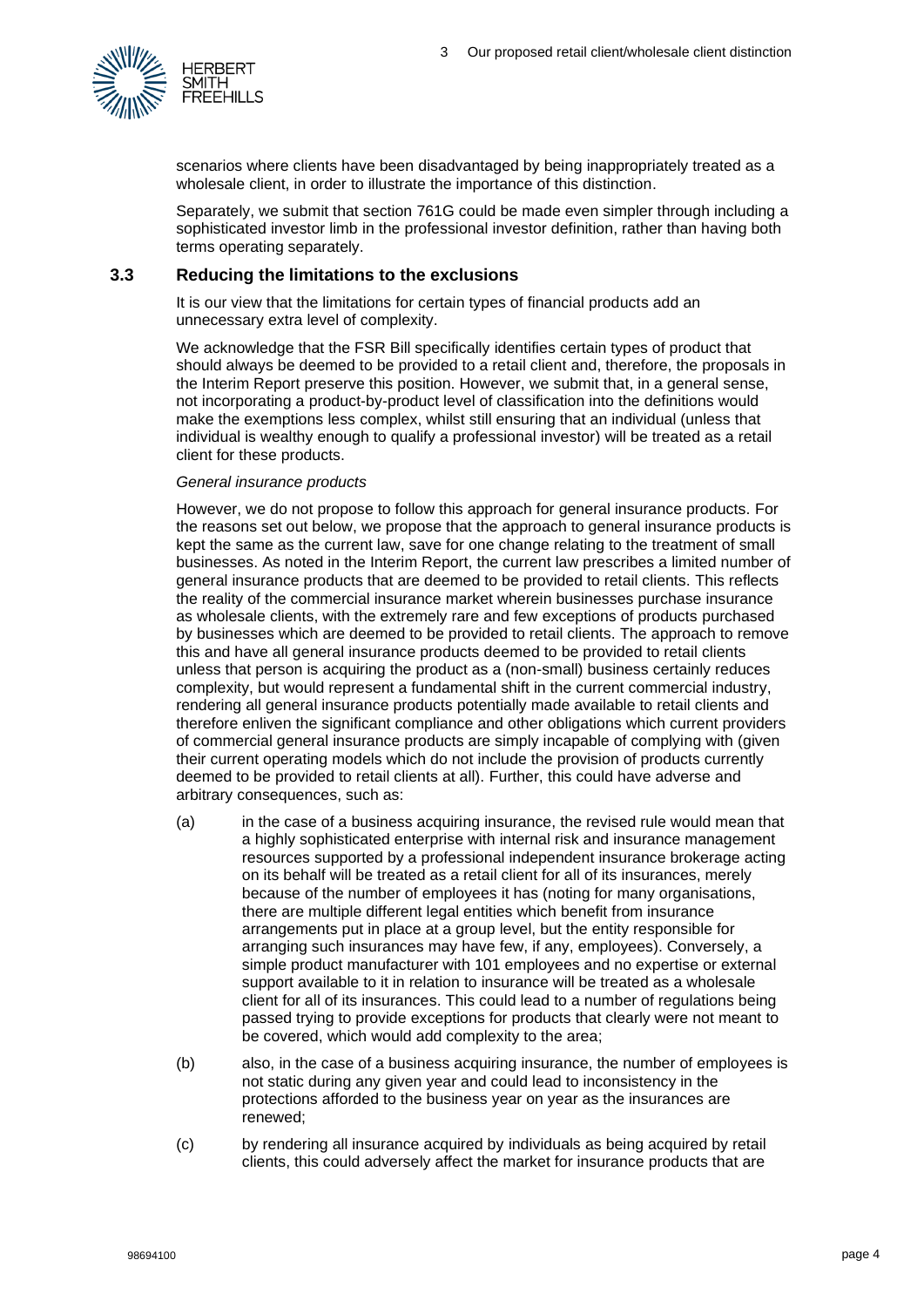

only acquired in connection with a business, but are acquired for the benefit of individuals, for example, directors' and officers' liability (**D&O**) insurance. Businesses are already struggling to obtain D&O insurance on commercial terms. A significant regulatory change in that sector could have adverse consequences for insurers, intermediaries and business consumers;

- (d) rendering an Australian financial service licensee (such as the insurer or other intermediary, including but not limited to an insurance broker) responsible for performing, and presumably monitoring on an ongoing basis, the status of a client as either retail or wholesale creates a significant liability risk exposure that would be unjustifiable without being able to rely on client attestations in order to comply with the various and significant protections afforded to retail clients; and
- (e) there is also a risk that general insurance products that are not on the current list, but are provided to individuals, might now be caught. This could be very damaging for providers of that insurance product (with increased costs of compliance or a reduced customer base) and, in turn, on those who obtain it (as insurance premiums will rise to cover the increased costs of compliance, or the individual may have fewer insurance providers to choose from as a result of some electing not to offer to retail clients). As noted in the Interim Report, the solution would be to set regulations to sweep up those affected products, but this would cut across the "making legalisation simpler" approach.

For the reasons set out above, we propose removing the small business element of the current test, so that a general insurance product will only be deemed to be acquired by a retail client where it is:

- (a) a product of the type prescribed by the current regulations; and
- (b) acquired by an individual for personal, domestic or household use. In our view, this would simplify the provision and would avoid the arbitrary outcomes outlined above.

#### *Life insurance products*

We note that life insurance products can be sold to corporations as well as individuals.

When sold to corporations, they are often designed to provide insurance benefits to employees (for example, salary continuance), thereby facilitating individuals obtaining cover under the group policy arranged by the employer. Group life insurance arrangements are also commonly held by superannuation trustees for the benefit of members.

When sold to individuals, directly or via a financial adviser, the policyowner is typically, but not always, the life insured. Sometimes an individual may acquire life insurance in respect of the life of another person. Increasingly, new income stream products are being sold by life companies to individual retirees.

When sold to individuals who are also the lives insured, there are grounds to treat such individuals as retail clients, similarly to the treatment of superannuation.

When contemplating simplification of the definitions of retail and wholesale clients, we submit that care should be taken not to inadvertently capture life insurance products that are currently outside the regime, and are regulated entirely separately.

# **4 Amendment to the professional investor test**

If the product value exception is removed, we submit that the definition of professional investor be amended to incorporate a new limb relating to the value of the product or service.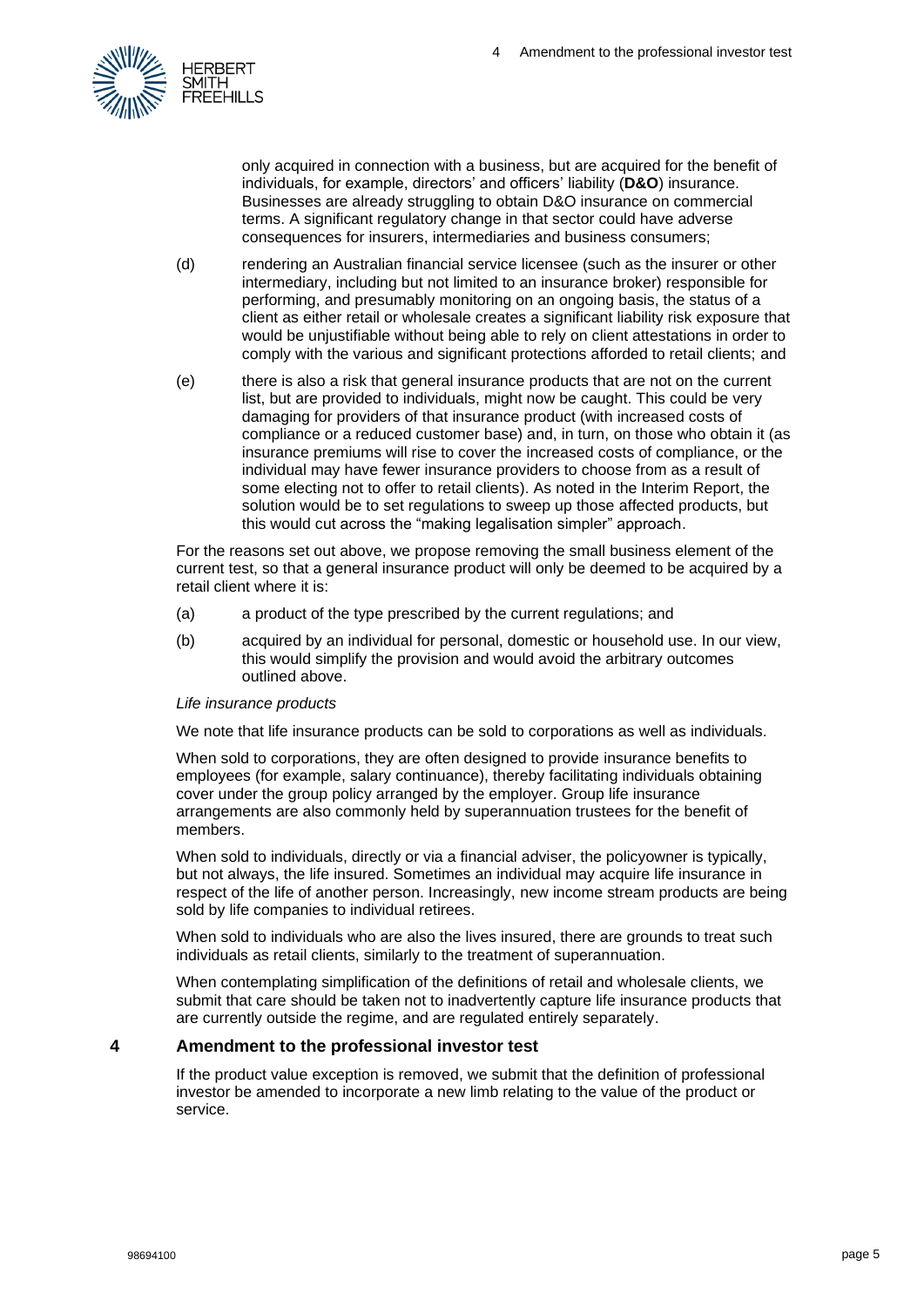

In our view, this would be in keeping with the rationale in the FSR Bill that those investing more money are presumed to have the expertise and/or access to professional advice to justify their being treated as wholesale.

We submit that the value for this limb should be set higher than the current product value test for wholesale clients but lower than the assets test that applies to professional investors The product value test that forms part of the professional investor definition should also be capable of periodic review, for example, annually in line with CPI or periodically.

\*\*\*\*\*\*\*\*\*\*\*

Thank you for providing us the opportunity to comment on the Interim Report. If you would like to discuss the matters raised in this submission, please contact any of us at the details below.

Yours sincerely



**Fiona Smedley** Partner Herbert Smith Freehills





**Michael Vrisakis**

Herbert Smith Freehills LLP and its subsidiaries and Herbert Smith Freehills, an Australian Partnership ABN 98 773 882 646, are separate member firms of the international legal practice known as Herbert Smith Freehills.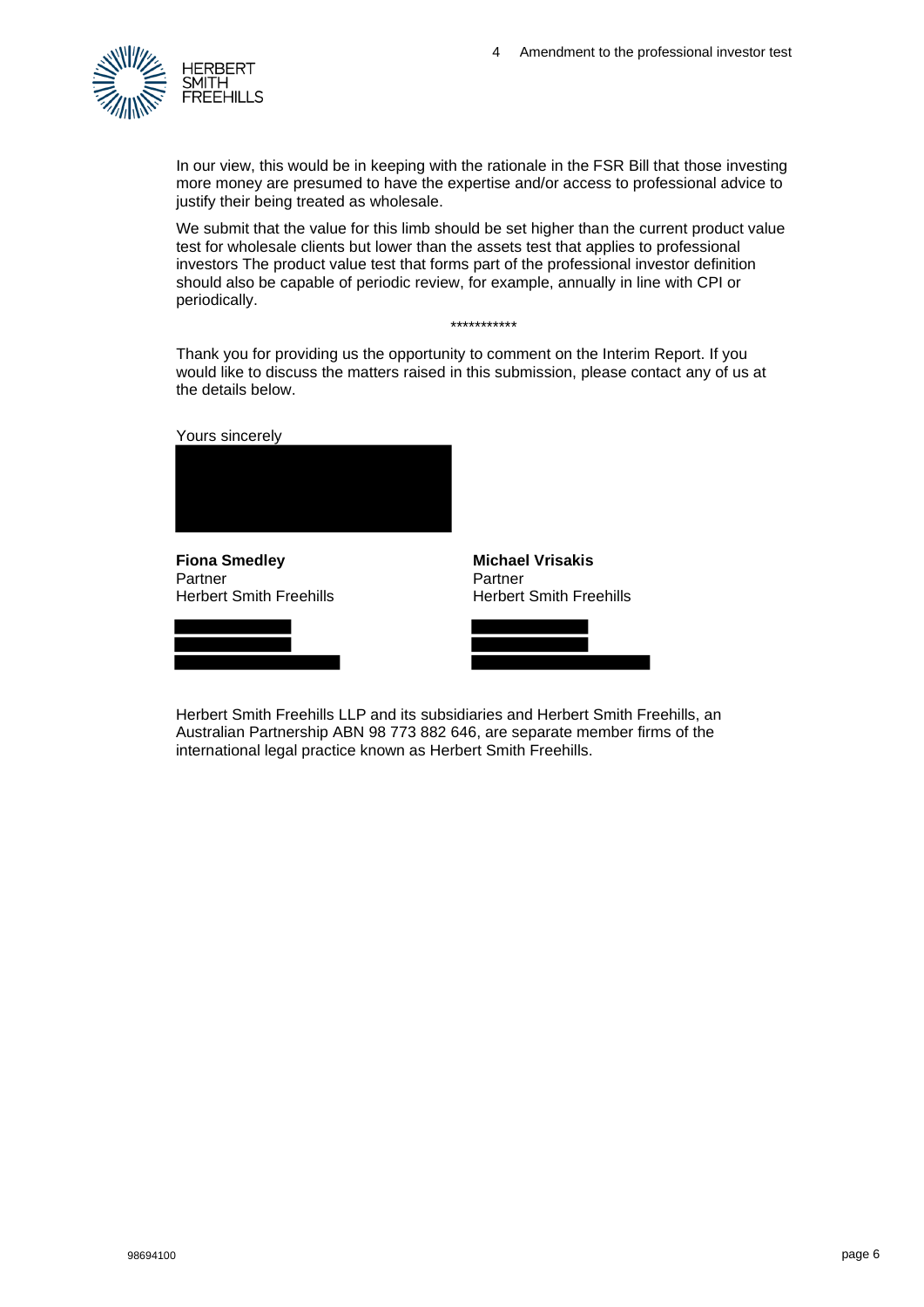

Australian Law Reform Commission PO Box 12953, George Street Post Shop, Queensland 4003 financial.services@alrc.gov.au

25 February 2022 By online submission form

Dear Australian Law Reform Commission

# **Submission – Financial Services Legislation: Interim Report A (ALRC Report 137, 2021)**

## **1 Introduction**

This submission is made by Herbert Smith Freehills (**HSF**) in response to the Australian Law Reform Commission (**ALRC**) report, *Financial Services Legislation: Interim Report A*  (Report 137, 2021) (**Interim Report**), which was tabled in Parliament by the Attorney-General of Australia on 30 November 2021.

Proposal A20 proposes to clarify the meaning of the phrase 'efficiently, honestly and fairly' in section 912A(1)(a) of the *Corporations Act 2001* (Cth) (**Corporations Act**) by:

- (a) separating the words 'efficiently', 'honestly' and 'fairly' into individual paragraphs so that each term in that composite phrase imports a standalone obligation;
- (b) replacing the word 'efficiently' with 'professionally', in accordance with the meaning established by case law; and
- (c) inserting an explanatory note containing examples of conduct that would fail to satisfy the 'fairly' standard.

We are grateful for the opportunity to submit a response to these proposals, and we wish to address proposals A20(a) and (b) in this submission.

HSF is an international law firm with 27 offices located around the globe and which specialises in, amongst other things, financial services and financial services regulation. We have closely followed the developments in respect of the interpretation of the phrase 'efficiently, honestly and fairly'.

In our view, the treatment of the terms 'efficiently', 'honestly' and 'fairly' as creating standalone obligations is consistent with recent trends in the case law. This recent shift in case law has given rise to considerable ambiguity across the industry and accordingly, we welcome legislative clarification in this regard.

However, with respect to proposal A20(b), we submit that the best replacement of the term 'efficiently' is 'competently', rather than 'professionally'.

#### **2 Standalone obligations (Proposal A20(a))**

As the ALRC noted in its Interim Report, conflicting case law has made it unclear whether the terms in the phrase 'efficiently, honestly and fairly' are to be understood in composite or as standalone obligations. However, there is, in our view, a clear trend in the contemporary case law supporting the view that the 'efficiently, honestly and fairly' obligation comprises three standalone obligations.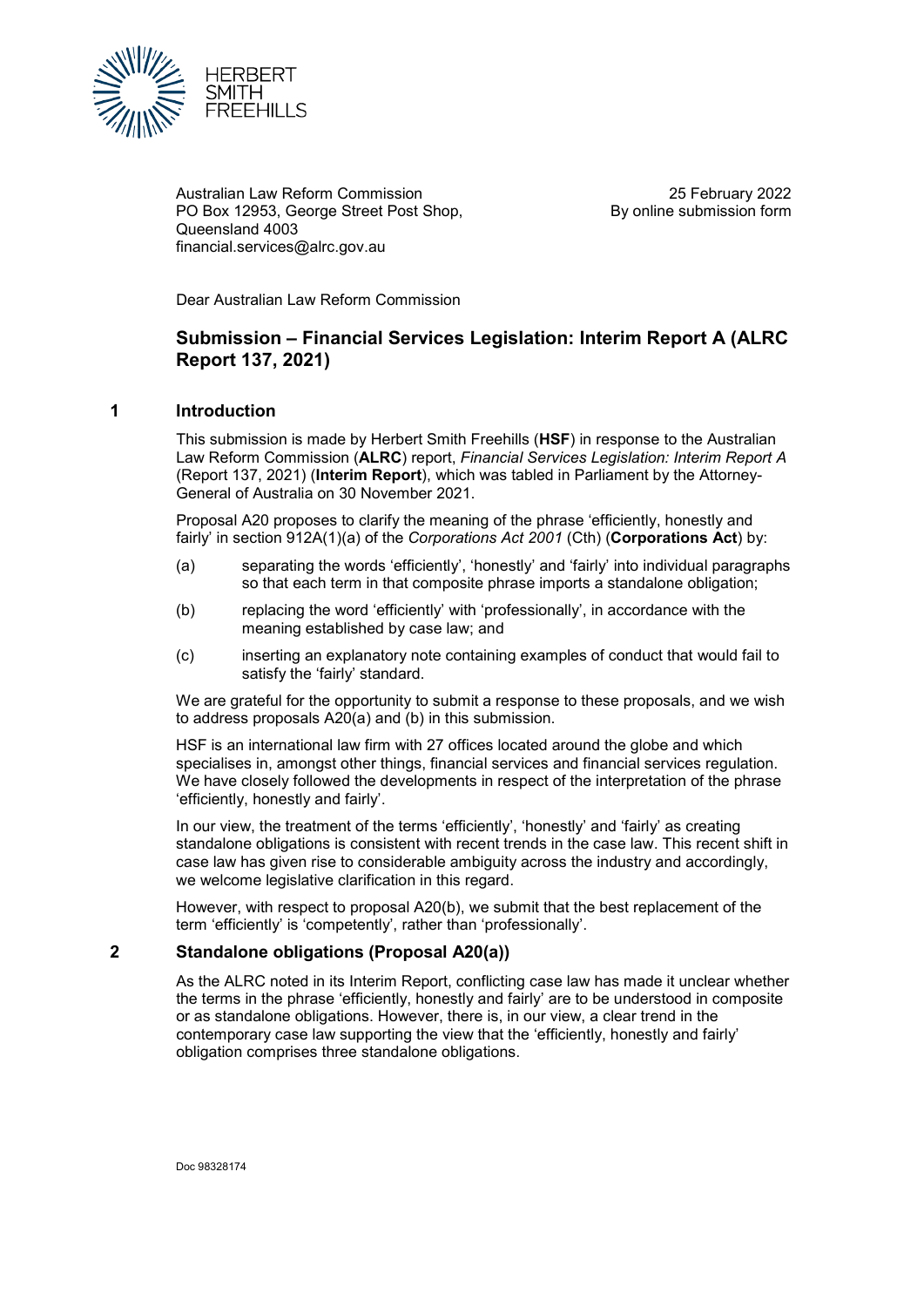

In *Australian Securities and Investment Commission v Westpac Securities Administration Ltd* (2019) 272 FCR 170, Allsop CJ stated (at [170]):

> *The phrase [efficiently, honestly and fairly] has been held to be compendious as a single composite concept, rather than containing three discrete behavioural norms. That said, if a body of deliberate and carefully planned conduct can be characterised as unfair, even if it cannot be described as dishonest, such may suffice for the proper characterisation to be made.*

As the ALRC noted, the Chief Justice reserved the question of whether the phrase is compendious for another occasion where the issue could be fully argued. O'Bryan J more firmly rejected the compendious view, stating (at [426]):

> *…it seems to me that there is no reason why it cannot carry its ordinary meaning which includes an absence of injustice, even-handedness and reasonableness. As is the case with legislative requirements of a similar kind, such as provisions addressing unfair contract terms, the characterisation of conduct as unfair is evaluative and must be done with close attention to the applicable statutory provision: cf Paciocco v Australia and New Zealand Banking Group Ltd (2015) 236 FCR 199 at [364]. It seems to me that the concepts of efficiently, honestly and fairly are not inherently in conflict with each other and that the ordinary meaning of the words used in s 912A(1)(a) is to impose three concurrent obligations on the financial services licensee: to ensure that the financial services are provided efficiently, and are provided honestly, and are provided fairly.*

Following the decision in *Australian Securities and Investment Commission v Westpac Securities Administration Ltd* (2019) 272 FCR 170, judges of the Federal Court have taken differing approaches to the scope of the obligation.

In *Australian Securities and Investments Commission v AGM Markets Pty Ltd (in liquidation) (No 3)* (2020) 275 FCR 57 at [506], Beach J reverted to the previous historical and conventional judicial interpretation, holding that the words 'efficiently, honestly and fairly' are to be read as a compendious 'indication requiring a licensee to go about their duties efficiently having regard to the dictates of honesty and fairness, honestly having regard to the dictates of efficiency and fairness, and fairly having regard to the dictates of efficiency and honesty'. His Honour referred to these principles again in *Australian Securities and Investments Commission v Commonwealth Bank of Australia* [2020] FCA 790 at [50].

More recently in *Australian Securities and Investments Commission v MobiSuper Pty Ltd* [2021] FCA 855, Jackson J adopted a somewhat 'hybrid' approach, by making an assessment of the obligation both as a compendious obligation and as three separate obligations. However, significantly, his Honour described the breach in terms of the fairness and honestly elements, ignoring the efficiency element even when applying the singular test. Following the approach taken by Allsop CJ in *Australian Securities and Investment Commission v Westpac Securities Administration Ltd*, his Honour said (at [49]):

> *The issue of interests in the MobiSuper Fund in those circumstances would not have been provided 'efficiently, honestly and fairly', considered as a compendious term and (at least) not honestly and not fairly, considered as separate concepts…But his Honour's words do capture the essence of the lack of honesty, fairness and sound ethical dealing which would have occurred in the present case if the risks I have described had come to pass.*

In *Australian Securities and Investments Commission v RI Advice Group Pty Ltd (No 2)*  [2021] FCA 877, despite noting that it was unnecessary to resolve the question of whether 'efficiently, honestly and fairly' is a compendious expression, Moshinsky J found that RI Advice had breached the obligation by failing to have adequate compliance,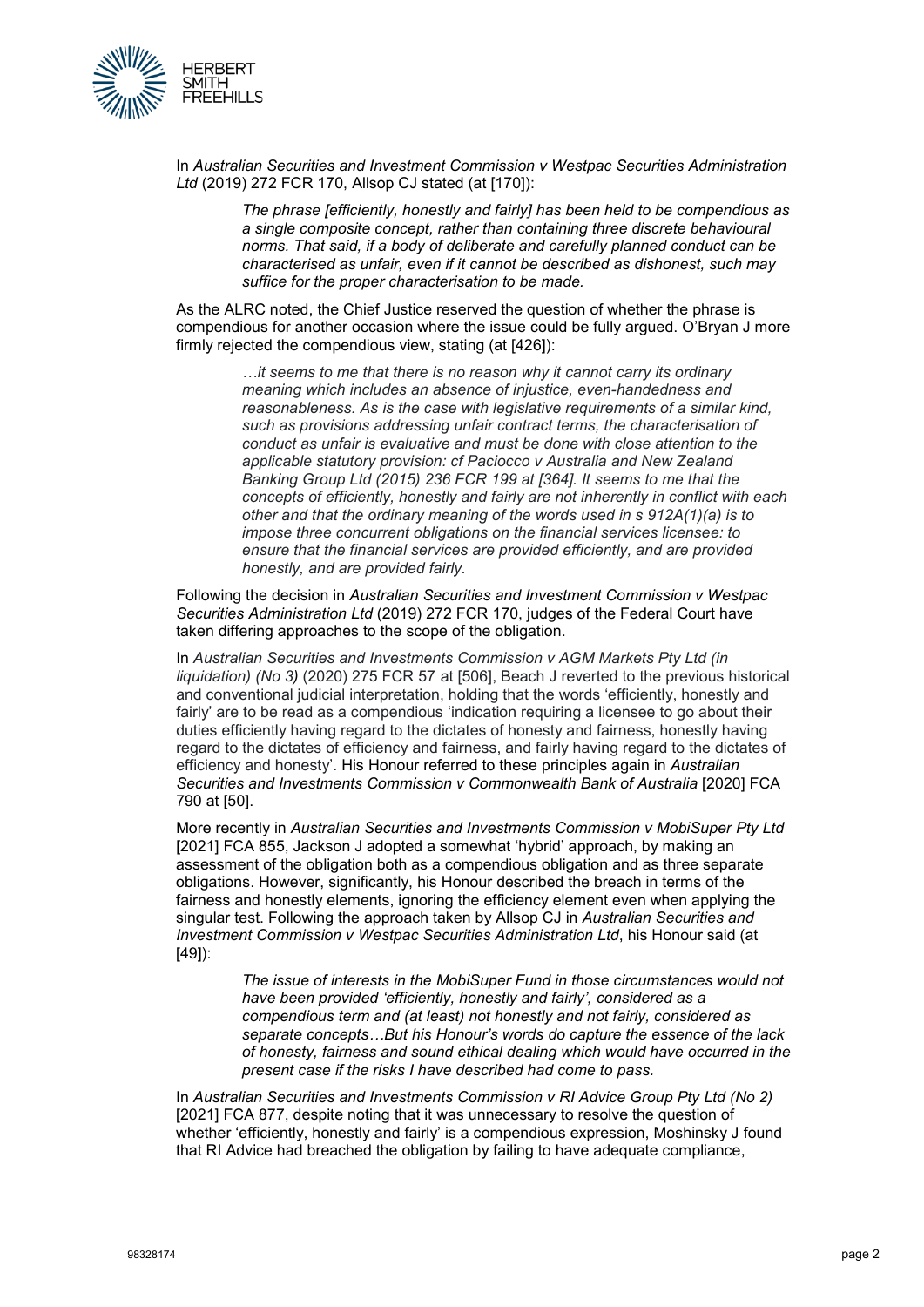

monitoring and supervision frameworks in place to ensure financial advice was being provided appropriately. That is, his Honour appeared to premise the breach on the respondent's failure to satisfy the 'efficiency' limb, despite an absence of the form of morally culpable conduct that is contemplated by the standards of honesty and fairness.

These developments are indicative, in our view, of a judicial trend whereby the Federal Court is prepared to apply the 'efficiently, honestly and fairly' obligation in a malleable way, which is not limited by compendious interpretation. Proposal A20(a) is consistent with this trend. Given the recent uncertainty across industry that has arisen due to this shifting judicial trend, we welcome any clarification of the scope of the 'efficiently, honestly and fairly' obligation.

# **3 The 'efficiency' limb (Proposal A20(b)) – 'Competently' vs 'Professionally'**

We submit that the word 'efficiently' should be replaced with the word 'competently'.

At paragraph [13.73] of its Interim Report, the ALRC suggests that 'professionally' or 'professionalism' as referred to in section 760A(b) ('fairly, honestly and professionally') and the general objects of Chapter 7 should be adopted in section 912A instead of 'efficiently.'

We respectfully submit that, consistently with the ALRC's stated objective at paragraph [13.71] of the Interim Report, 'competently' would better accord with the meaning that has been attributed to the word 'efficiently' by the courts, including in the following cases:

| Australian Securities and<br><b>Investments Commission v</b><br>Camelot Derivatives Pty Ltd (in<br>liq) (2012) 88 ACSR 206         | Having regard to Young J's comments concerning the<br>meaning of the phrase 'efficiently, honestly and fairly' in<br><b>Story v National Companies and Securities</b><br>Commission (1988) 13 NSWLR 661, Foster J accepted that<br>'[t]he words "efficiently, honestly and fairly" connote a<br>requirement of competence in providing advice and in<br>complying with relevant statutory obligations The word<br>"efficient" refers to a person who performs his duties<br>efficiently, meaning a person is adequate in performance,<br>produces the desired effect, is capable, competent and<br>adequate' (at [69], emphasis added). |
|------------------------------------------------------------------------------------------------------------------------------------|-----------------------------------------------------------------------------------------------------------------------------------------------------------------------------------------------------------------------------------------------------------------------------------------------------------------------------------------------------------------------------------------------------------------------------------------------------------------------------------------------------------------------------------------------------------------------------------------------------------------------------------------|
| Australian Securities and<br>Investments Commission v<br>Avestra Asset Management Ltd<br>(In Lig) (2017) 348 ALR 525               | Beach J said that the phrase 'efficiently, honestly and fairly'<br>'connotes a requirement of <b>competency</b> in providing advice<br>and in complying with relevant statutory obligationsthe<br>word "efficient" entails that the person is adequate in<br>performance and is <b>competent</b> ' (at 561, emphasis added).                                                                                                                                                                                                                                                                                                            |
| Australian Securities and<br><b>Investments Commission</b><br>(ASIC) v AGM Markets Pty Ltd<br>(In Lig) (No 3) (2020) 275 FCR<br>57 | Similarly, in this case, Beach J adopted the words of Young<br>J in Story v National Companies and Securities<br>Commission (1988) 13 NSWLR 661 (see below), stating<br>that 'the word "efficiently" refers to a person who performs<br>his duties efficiently, meaning the person is adequate in<br>performance, produces the desired effect, is capable,<br>competent and adequate. Inefficiency may be established<br>by demonstrating that the performance of a licensee's<br>functions falls short of the reasonable standard of<br>performance by a dealer that the public is entitled to expect"<br>(at [508], emphasis added).  |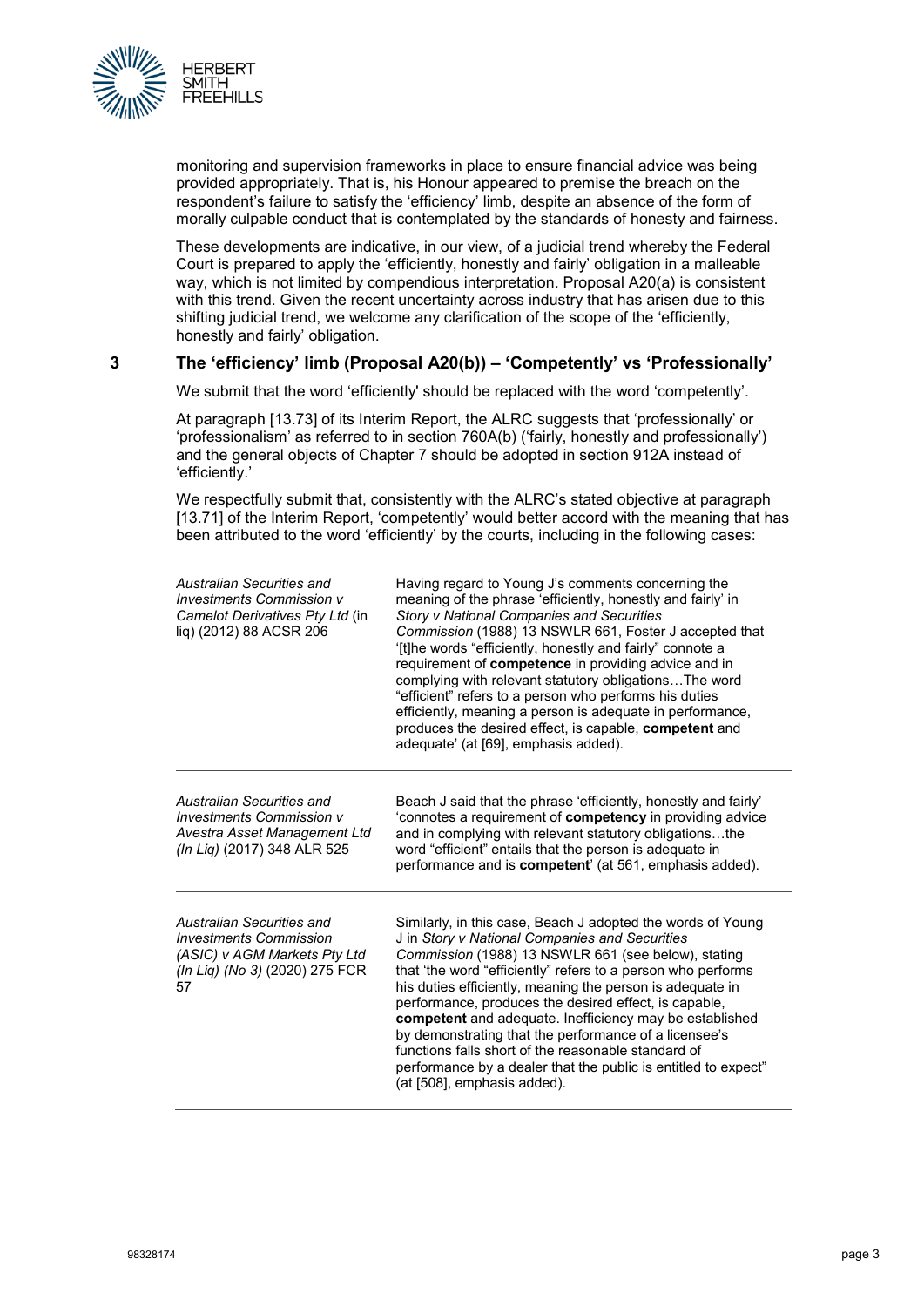

*Australian Securities and Investment Commission v Westpac Securities Administration Ltd* (2019) 272 FCR 170

O'Bryan J read the term 'efficiency' to mean '**competent**, capable and having and using the requisite knowledge, skill and industry' (at [426], emphasis added).

This is despite O'Bryan J expressly acknowledging (at [397]) that the purpose of Chapter 7 is, broadly, to promote 'fairness, honesty and **professionalism**' by those who provide financial services' (emphasis added).

In his Honour's view, 'competent' was 'the meaning well adapted to the statutory provision' itself (at [426]).

It is worth noting that section 912A(1)(a) was introduced by the *Financial Services Reform Act 2001* (Cth), and under the original draft of the Financial Services Reform Bill 2001 (Cth), the provision only required that financial services be provided 'competently and honestly'. As Gleeson J noted in *Australian Securities and Investments Commission v Westpac Securities Administration Ltd* (2018) 133 ACSR 1 at [413], the wording was replaced with the phrase 'efficiently, honestly and fairly' to reflect the equivalent provision in the predecessor Act, the *Corporations Law* (Cth).The Supplementary Memorandum to the *Financial Services Reform Bill 2001* (Cth) stated (at [3.74]):

> *Paragraph 912A(a) currently obliges licensees to provide services 'competently and honestly'. It is proposed to amend this paragraph to require licensees to provide services 'efficiently, honestly and fairly' (in line with the wording of the licensing obligations in Parts 7.3 and 8.3 of the current Corporations Law) (see proposed item 64).*

As Gleeson J recognised (at [416]), the term 'efficiently, honestly and fairly' in Parts 7.3 and 8.3 of the Corporations Law appears to have had its origin in section 60 of the Security Industry (New South Wales) Code, which enabled the National Companies and Securities Commission to revoke a dealer's licence if the Commission had reason to believe a licence holder 'has not performed the duties of a holder of such a licence efficiently, honestly and fairly'.

In *Story v National Companies and Securities Commission* (1988) 13 NSWLR 661, Young J considered the meaning of 'efficiently, honestly and fairly' within the meaning of the Code. His Honour said that 'someone is an efficient person or performs his duties efficiently if he is adequate in performance, produces the desired effect, is capable, **competent** and adequate' (at 672, emphasis added). At the licensee level, his Honour considered that 'inefficiency' would be established by demonstrating that the performance of the licensee's functions fell short of the reasonable standard of performance objectively expected of them (at 679).

In adopting the phrase 'efficiently, honestly and fairly', the legislature imported the concepts of 'adequacy' and 'competence' into section 912A(1)(a) of the Corporations Act, and as is evident in the list of cases above, Young J's construction has been applied repeatedly in the context of section 912A(1)(a).

The current statutory framework in Chapter 7 of the Corporations Act is otherwise already familiar with the term 'competence'. It is used in respect of the standards expected of financial services licensees under subsections  $912A(1)(e)$  and  $912A(1)(f)$  of the Corporations Act. By contrast, the standard of acting 'professionally' is not used at all to set the normative standard for any obligation in Chapter 7 of the Corporations Act. We therefore consider that the term 'professionally' will introduce additional uncertainty into this regime through the introduction of a new concept of conduct.

It must also be noted that the standard expected under section 912A(1)(a) is a sliding scale, the content of which varies according to the nature, scale and complexity of the licensee. This has been emphasised by ASIC in Regulatory Guide 104 *AFS licensing:*